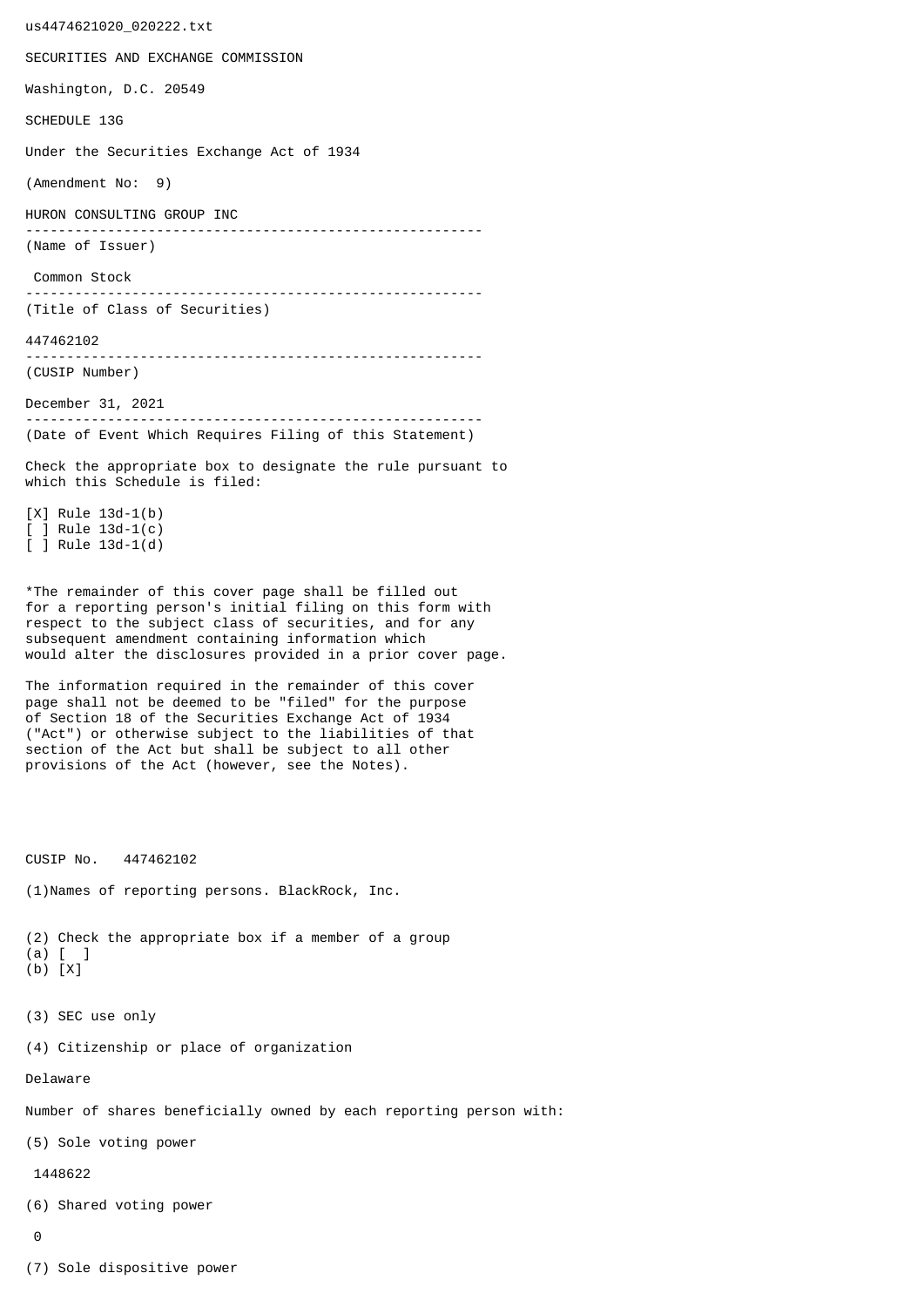```
 1493763
(8) Shared dispositive power
 \boldsymbol{\Theta}(9) Aggregate amount beneficially owned by each reporting person
  1493763
(10) Check if the aggregate amount in Row (9) excludes certain shares
(11) Percent of class represented by amount in Row 9
 6.8%
(12) Type of reporting person
HC
Item 1.
Item 1(a) Name of issuer:
            -----------------------------------------------------------------------
HURON CONSULTING GROUP INC
Item 1(b) Address of issuer's principal executive offices:
 -----------------------------------------------------------------------
550 WEST VAN BUREN STREET
CHICAGO IL 60607
Item 2.
2(a) Name of person filing:
               ----------------------------------------------------------------------
BlackRock, Inc.
2(b) Address or principal business office or, if none, residence:
 -----------------------------------------------------------------------
BlackRock, Inc.
55 East 52nd Street
New York, NY 10055
2(c) Citizenship:
                             --------------------------------------------------------------------
 See Item 4 of Cover Page
2(d) Title of class of securities:
                                        -------------------------------------------------------------------
 Common Stock
2(e) CUSIP No.:
See Cover Page
Item 3.
If this statement is filed pursuant to Rules 13d-1(b), or 13d-2(b) or (c),
check whether the person filing is a:
```

```
[ ] Broker or dealer registered under Section 15 of the Act;
```

```
[ ] Bank as defined in Section 3(a)(6) of the Act;
```
] Insurance company as defined in Section  $3(a)(19)$  of the Act;

[ ] Investment company registered under Section 8 of the Investment Company Act of 1940;

[ ] An investment adviser in accordance with Rule  $13d-1(b)(1)(ii)(E)$ ;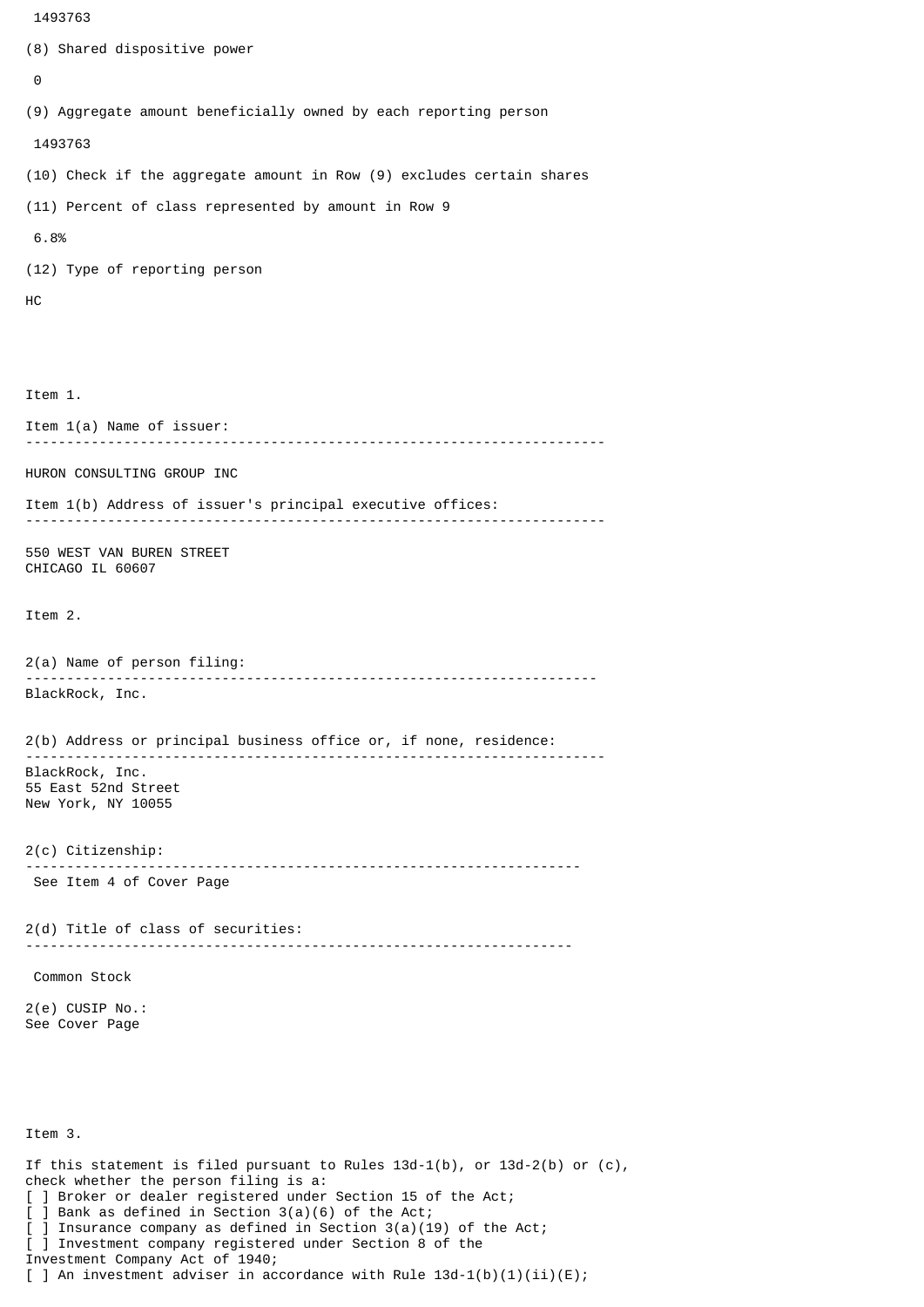[ ] An employee benefit plan or endowment fund in accordance with Rule  $13d-1(b)(1)(ii)(F);$ [X] A parent holding company or control person in accordance with Rule  $13d-1(b)(1)(ii)(G);$ [ ] A savings associations as defined in Section 3(b) of the Federal Deposit Insurance Act (12 U.S.C. 1813); [ ] A church plan that is excluded from the definition of an investment company under section  $3(c)(14)$  of the Investment Company Act of 1940; [ ] A non-U.S. institution in accordance with Rule  $240.13d-1(b)(1)(ii)(J);$  $\lceil$  ] Group, in accordance with Rule 240.13d-1(b)(1)(ii)(K). If filing as a non-U.S. institution in accordance with Rule  $240.13d-1(b)(1)(ii)(J)$ , please specify the type of institution: Item 4. Ownership Provide the following information regarding the aggregate number and percentage of the class of securities of the issuer identified in Item 1. Amount beneficially owned: 1493763 Percent of class 6.8% Number of shares as to which such person has: Sole power to vote or to direct the vote 1448622 Shared power to vote or to direct the vote  $\Theta$ Sole power to dispose or to direct the disposition of 1493763 Shared power to dispose or to direct the disposition of  $\Omega$ 

Item 5.

Ownership of 5 Percent or Less of a Class. If this statement is being filed to report the fact that as of the date hereof the reporting person has ceased to be the beneficial owner of more than 5 percent of the class of securities, check the following [ ].

Item 6. Ownership of More than 5 Percent on Behalf of Another Person

 If any other person is known to have the right to receive or the power to direct the receipt of dividends from, or the proceeds from the sale of, such securities, a statement to that effect should be included in response to this item and, if such interest relates to more than 5 percent of the class, such person should be identified. A listing of the shareholders of an investment company registered under the Investment Company Act of 1940 or the beneficiaries of employee benefit plan, pension fund or endowment fund is not required.

 Various persons have the right to receive or the power to direct the receipt of dividends from, or the proceeds from the sale of the common stock of HURON CONSULTING GROUP INC. No one person's interest in the common stock of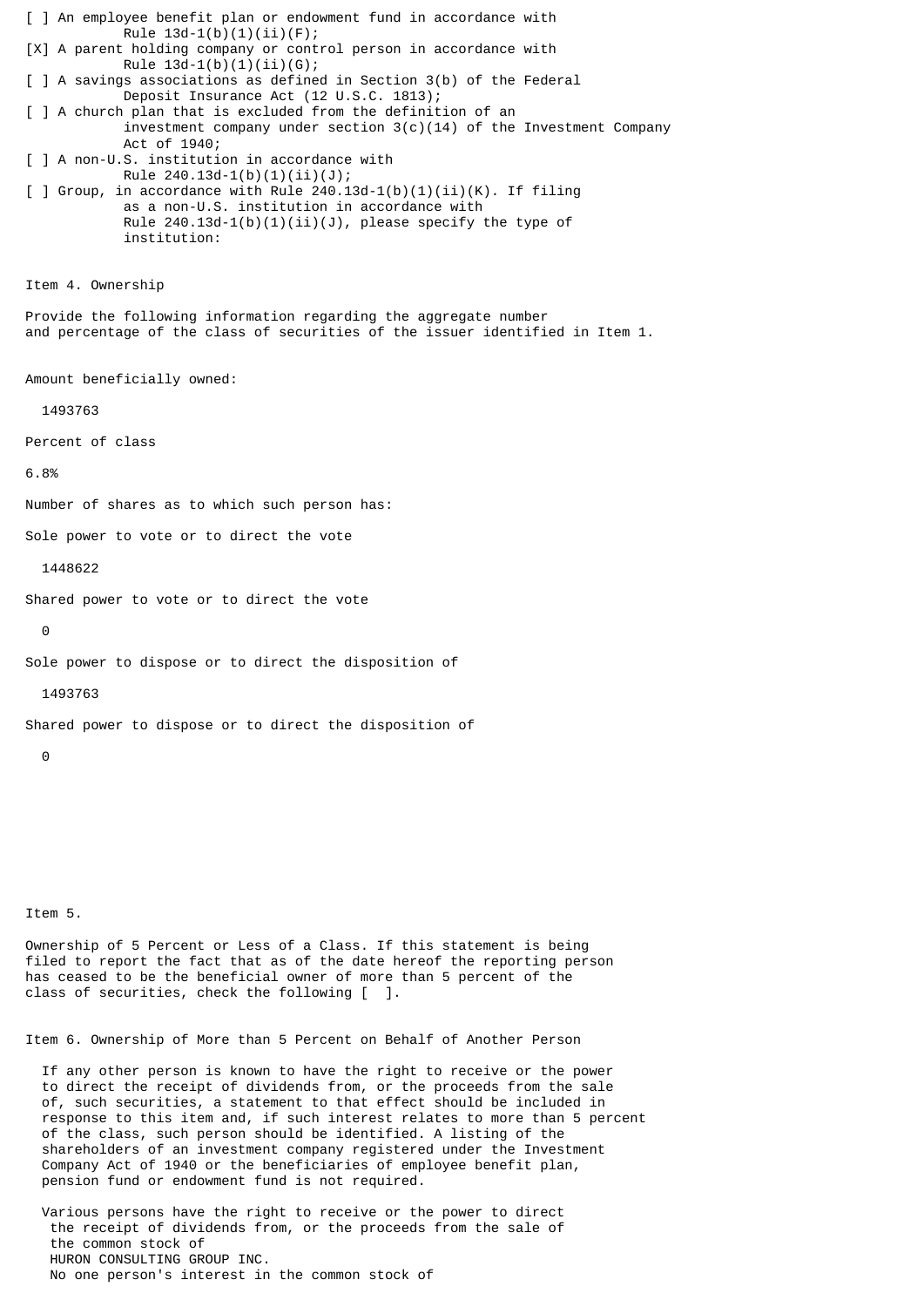HURON CONSULTING GROUP INC is more than five percent of the total outstanding common shares.

Item 7. Identification and Classification of the Subsidiary Which Acquired the Security Being Reported on by the Parent Holding Company or Control Person.

See Exhibit A

Item 8. Identification and Classification of Members of the Group

If a group has filed this schedule pursuant to Rule  $13d-1(b)(ii)(J)$ , so indicate under Item 3(j) and attach an exhibit stating the identity and Item 3 classification of each member of the group. If a group has filed this schedule pursuant to Rule  $13d-1(c)$  or Rule  $13d-1(d)$ , attach an exhibit stating the identity of each member of the group.

## Item 9. Notice of Dissolution of Group

Notice of dissolution of a group may be furnished as an exhibit stating the date of the dissolution and that all further filings with respect to transactions in the security reported on will be filed, if required, by members of the group, in their individual capacity.

See Item 5.

Item 10. Certifications By signing below I certify that, to the best of my knowledge and belief, the securities referred to above were acquired and are held in the ordinary course of business and were not acquired and are not held for the purpose of or with the effect of changing or influencing the control of the issuer of the securities and were not acquired and are not held in connection with or as a participant in any transaction having that purpose or effect.

Signature.

After reasonable inquiry and to the best of my knowledge and belief, I certify that the information set forth in this statement is true, complete and correct.

Dated: February 2, 2022 BlackRock, Inc.

Signature: Spencer Fleming

-------------------------------------------

Name/Title Attorney-In-Fact

The original statement shall be signed by each person on whose behalf the statement is filed or his authorized representative. If the statement is signed on behalf of a person by his authorized representative other than an executive officer or general partner of the filing person, evidence of the representative's authority to sign on behalf of such person shall be filed with the statement, provided, however, that a power of attorney for this purpose which is already on file with the Commission may be incorporated by reference. The name and any title of each person who signs the statement shall be typed or printed beneath his signature.

Attention: Intentional misstatements or omissions of fact constitute Federal criminal violations (see 18 U.S.C. 1001).

Exhibit A